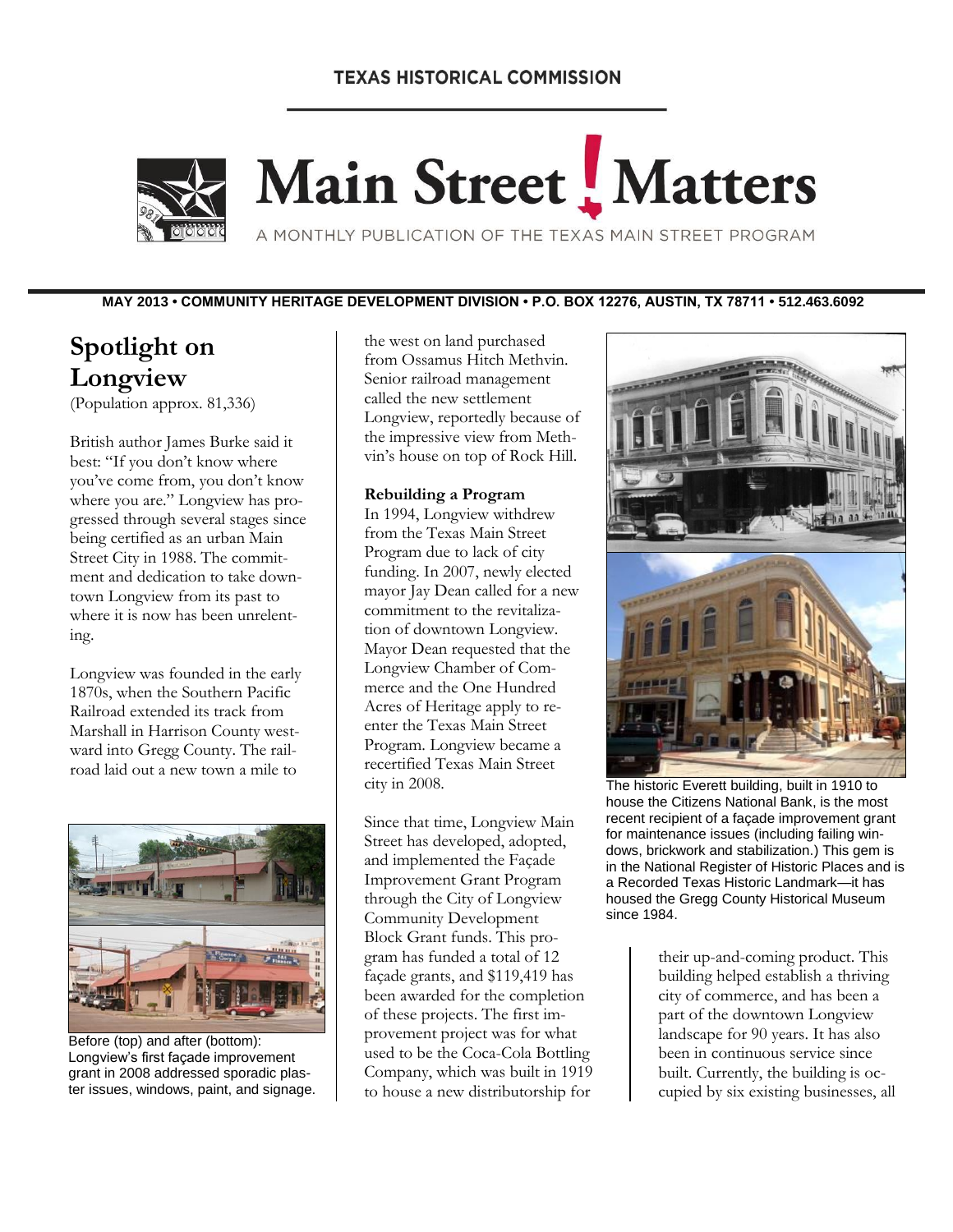of which are service providers, with an estimated 19,000 current patrons. Project Design Assistant Sarah Blankenship and Architect Howard Langner from the Texas Main Street Program provided a design report and several renderings for this building. The total project cost was \$21,204, of which the Façade Improvement Grant Program reimbursed the building owners \$10,000.

The latest grant in 2012 was issued to improve one of downtown Longview's true gems, the historic bank building housing the Gregg County Historical Museum. Earlier grants helped restore the original façade of the building, but this \$35,000 matching grant helped replace failing windows, brickwork, stabilization, and other maintenance issues. This work is vitally important to preserve the original structures in historic downtown.



New wayfinding signage for downtown

#### **Way finding**

Longview Main Street partnered with the City Engineering Department to start on a multi-phased way finding project. Beginning in 2008, phase one was complete with phase two getting underway this year. The design team determined geographical locations that needed way finding signage. Phase one focused on downtown and north Longview, while phase two will focus on re-lettering downtown signage adding locations in west Longview. With the addition of new attractions and current destination points of interest, Main Street will add to current way finding signs in the downtown district.

#### **Children's Discovery Center**

A welcome addition to downtown will be the Longview World of Wonders (WOW), a Children's hands-on discovery center. WOW plans to open January 2014, and with the help of a grant from the FIGP, they will be able to update the façade of the old Texas Furniture Building. The Main Street Board took a tour of the building as an educational session in March, and were able to view the upcoming plans. The board received information about what WOW plans to offer the Longview community. Not only will this bring an increased number of residents to downtown, but it will become a great asset for other businesses looking for more consumers. Included in the plans will be a mini farmers market to educate and expand the knowledge of young children about fruits and vegetables. A Lego Land will also be present within the building. The Texas Furniture building has more than 15,000 square feet of space for this amazing venture. The design team will work with this group on the façade.



Celebrating its 35th anniversary in downtown, Alley Fest will return to its roots featuring art, music, and fun.

#### **Promotion**

Events come easy for Longview Main Street. Since the beginning of the program, there have been several new happenings created and held in downtown. Downtown LIVE! started as a Brown Bag Lunch in 2005, with free music and vendors for downtown employees that wanted something fun to do during the lunch hour. This event has evolved into Downtown LIVE! at 5, where the program runs from 5–7 p.m. with vendors and drinks. The average number of attendees each Friday night ranges from 200– 350, depending on the band and weather.

Movies on the Plaza, another new event started by Main Street, will be on May 4 this year, and the promotion team will be showing the movie "Brave." In keeping with the movie's Scottish theme, Main Street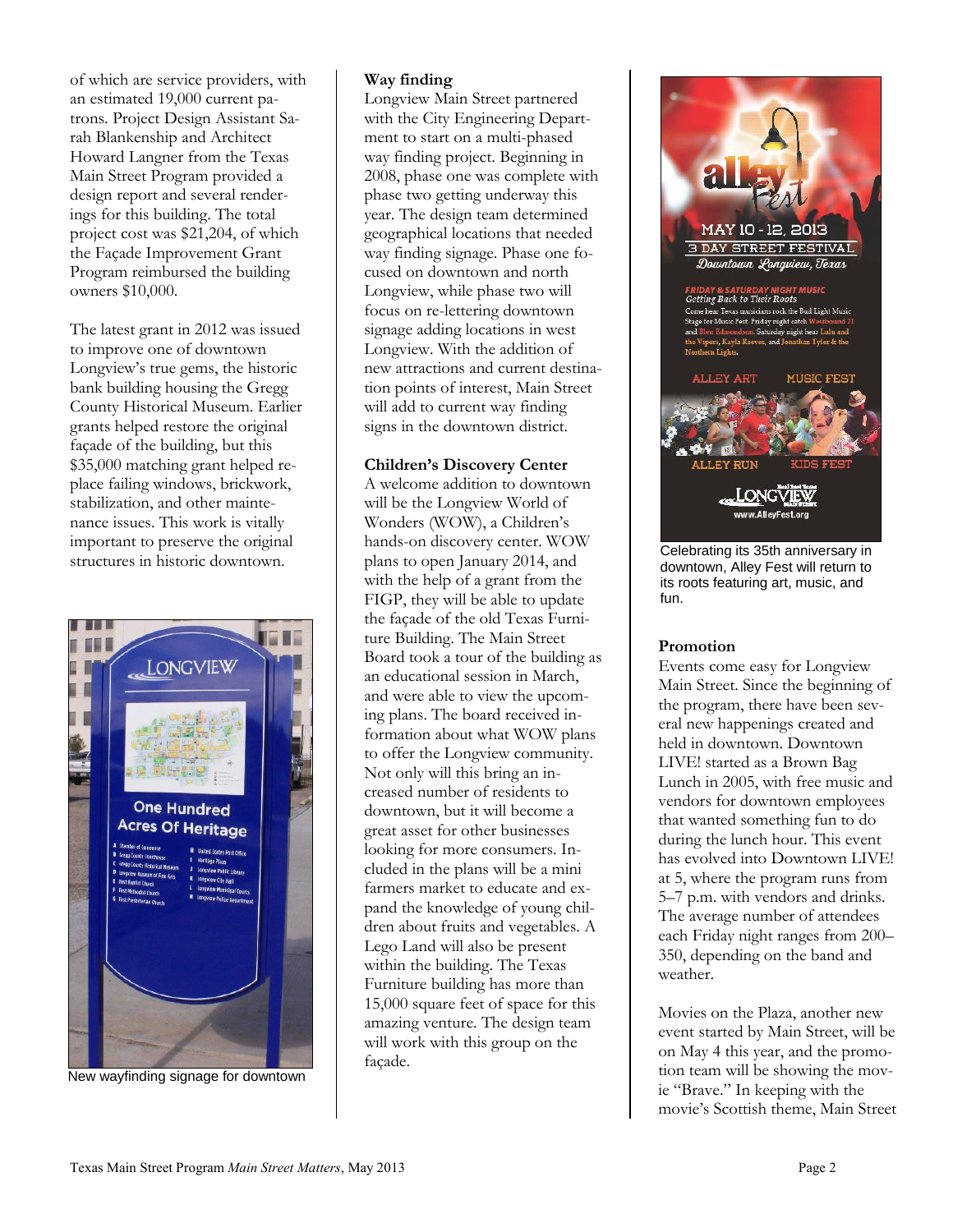has invited Longview Pipes and Drums to do a special presentation featuring bagpipes, drums, and kilts before the movie starts. The movie's main character, Merida, will also make a surprise appearance during this event. This downtown family entertainment includes free admission as well as free popcorn and drinks.

AlleyFest is a long-time successful event that the Longview Main Street team is in charge of. This year is the 35th anniversary of the festival. Billed from the beginning as "an East Texas celebration of the arts," the event will return to its roots featuring alley art, Kid's Fest, food fest, and the Saturday morning Alley Run. Music Fest is proud to feature all Texas bands Friday and Saturday evenings. The dates for AlleyFest are May 10-12.

Downtown Longview celebrates that it was and always will be a great place to live, work, and play.

*Thanks to Kayla Cantey, Longview Main Street Manager, for providing this article.*

# FOCUS ON MAIN STREET DESIGN Let's Get those Ramps Right!

**A brief discussion about accessibility ramps in downtown**

Handicapped access laws have been in effect in Texas for a long time. What this means is that there are very specific ways that things must be done. One of the most highly visible accessibility accommodations is the ramp.

In observing small towns to large cities in Texas, it is surprising/amazing/shocking to see the

variety of ad-hoc ramps that have been put in service. Although they are well-meaning, they fall far short of compliance with state and federal requirements. Addressing such issues in Texas are the Texas Accessibility Standards (TAS). TAS is administered by the Texas Department of Licensing and Regulation (TDLR). Their purpose is best explained by this excerpt from the TDLR/TAS website

[\(www.license.state.tx.us/ab/2012ab](http://www.license.state.tx.us/ab/2012abtas1.htm#101) [tas1.htm#101\)](http://www.license.state.tx.us/ab/2012abtas1.htm#101):

#### *"101 Purpose*

*101.1 General. This document contains scoping and technical requirements for accessibility to sites, facilities, buildings, and elements by individuals with disabilities. The requirements are to be applied during the design, construction, additions to, and alteration of sites, facilities, buildings, and elements to the extent required by regulations issued by the Texas Department of Licensing and Regulation under the authority of Texas Government Code, Chapter 469. These standards are intended to be consistent to those contained in the 2010 Standards of Accessible Design, and are generally the same except as noted in italics.*

*Advisory101.1 General. In addition to these requirements, covered entities must comply with the regulations issued by federal agencies, the U.S. Department of Justice and the U.S. Department of Transportation under the Americans with Disabilities Act. There are issues affecting individuals with disabilities which are not addressed by these requirements, but which are covered by federal agencies, the U.S. Department of Justice and the U.S. Department of Transportation regulations."*

Notice the second paragraph entitled Advisory 101.1 makes reference to the **Americans with Disabilities Act** (ADA) which is administered by the United States Department of Justice. Both Texas state law and United States federal

law address disabilities and the design of accessibility accommodation including ramps.

In Texas, the TAS provides detailed instructions for how to design, at a schematic level (meaning no details or specifications that you would expect to see in a set of construction documents), a proper ramp. Here are some of the most critical features of a properly designed ramp (see the TDLR website for complete information):

- A properly designed ramp must maintain a **specific running slope** although there are exceptions under certain conditions.
- A properly designed ramp should accommodate the widest range of users by having the **least possible running slope** and, **where possible, accompany stairs** for use by those individuals for whom distance presents a greater barrier than steps (this might be someone with heart disease or limited stamina).
- A properly designed ramp must maintain a **specific cross slope.**
- A properly designed ramp must have a **specific floor or ground surface.**
- A properly designed ramp must have a **specific clear width.**
- A properly designed ramp run **must not exceed a specific rise.**
- A properly designed ramp must have **landings at the top and bottom of each ramp run.**
- A properly designed ramp shall have **handrails under certain circumstances.**
- A properly designed ramp shall have **a curb or barrier within a specified distance of the finish floor or ground surface.**
- A properly designed ramp must be designed so that **the floor or ground surface of the ramp run or landing shall extend a**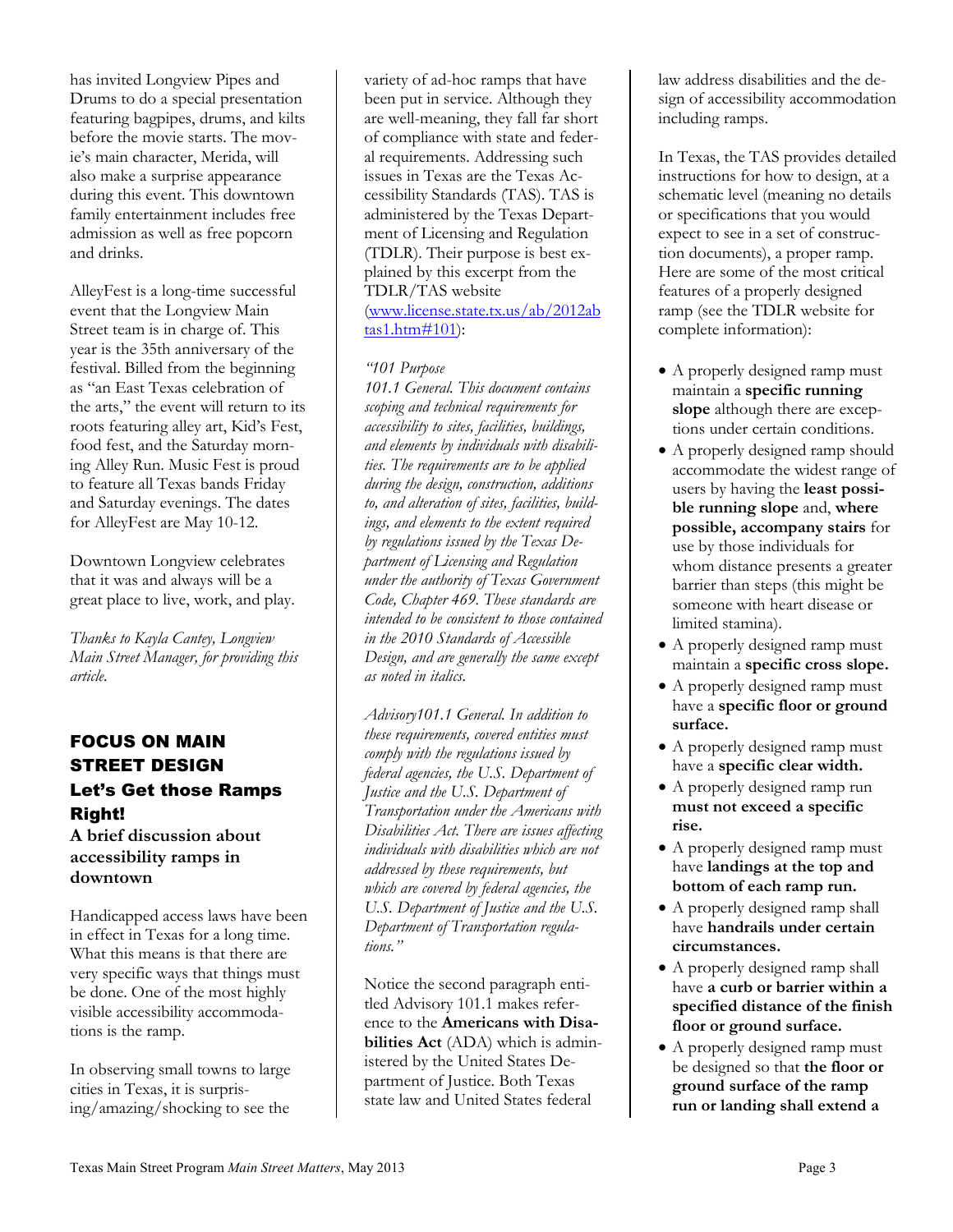

Accessibility ramp at the north entrance to the state capitol in Austin that fits into its environment through the careful use of color, materials, and ornamentation.

**specified minimum beyond the inside face of a handrail.**

- A properly designed ramp with **landings subject to wet conditions shall be designed to prevent the accumulation of water.**
- A properly designed ramp must **conform to specified counter slopes of adjoining gutters and road surfaces immediately adjacent to the curb ramp.**
- A properly designed ramp that has **flared sides must conform to specified slopes.**
- A properly designed ramp shall be located so that it **doesn't project into vehicular traffic lanes, parking spaces, or parking access aisles.**
- A properly designed ramp must **conform to standards when it is placed on the diagonal or corner of an intersection.**

#### **Next steps**

When the Main Street director becomes aware that a building owner, or the city's public works department, is going to build an accessibility ramp downtown, make sure they are aware of the Texas Accessibility Standards.

When someone needs help with interpreting the Texas Accessibility Standards for the design of accessibility ramps or any other matter related to accessibility, have them contact the Texas Department of Licensing and Regulation through the following website: [www.license.state.tx.us/](http://www.license.state.tx.us/ab/2012abtas1.htm#101) [ab/2012abtas1.htm#10](http://www.license.state.tx.us/ab/2012abtas1.htm#101) [1](http://www.license.state.tx.us/ab/2012abtas1.htm#101) (contact information is on the upper right corner of the web page).

TAS provides the essential requirements for the design of an accessibility ramp, but there is still room for creativity in the visual aspects of the accessibility ramp. In other words, even though many dimensions are mandatory, there is some amount of flexibility in material and color choices—all ramps do not have to look the same. Some ramps are associated with more complex projects that require the services of a design professional, be they an architect, a landscape architect, or a civil engineer. Even in cases where law does not require a design professional's involvement, it is often best to seek professional design advice to make sure your project is not only in compliance, but that some amount of aesthetic consideration has occurred as well.

An excellent example of an accessibility ramp that goes above and beyond is at the state capitol building in Austin. The designers not only followed the TAS, but they made the ramp fit into its environment through careful use of color, materials, and ornamentation.

*Thanks to Howard Langner, Texas Main Street Architect, for providing this article.*

# HISTORIC SITES FREE **DAY**

In celebration of National Preservation Month and Texas Travel Tourism Week, visitors are invited to historic sites across the state on May 12 for Historic Sites Free Day. See [www.texashistoricsites.com](http://www.texashistoricsites.com/)

## Texas Travel and Tourism Week, May 4–12

In recognition of the Texas travel industry and its significant contribution to the state economy, Governor Rick Perry has proclaimed May 4–12 as Texas Travel and Tourism Week [http://travel.state.tx.us/media/Tex](http://travel.state.tx.us/media/Texas-Travel-and-Tourism-week.aspx) [as-Travel-and-Tourism-week.aspx.](http://travel.state.tx.us/media/Texas-Travel-and-Tourism-week.aspx) For activities planned around the state during this week, see [http://travel.state.tx.us/Media/Tex](http://travel.state.tx.us/Media/Texas-Travel-and-Tourism-Week/Texas-Travel-and-Tourism-Week-Partner-Events.aspx) [as-Travel-and-Tourism-](http://travel.state.tx.us/Media/Texas-Travel-and-Tourism-Week/Texas-Travel-and-Tourism-Week-Partner-Events.aspx)[Week/Texas-Travel-and-Tourism-](http://travel.state.tx.us/Media/Texas-Travel-and-Tourism-Week/Texas-Travel-and-Tourism-Week-Partner-Events.aspx)[Week-Partner-Events.aspx](http://travel.state.tx.us/Media/Texas-Travel-and-Tourism-Week/Texas-Travel-and-Tourism-Week-Partner-Events.aspx)

# MAIN STREET AROUND THE STATE

**Bastrop**



At the April Main Street board meeting, Bastrop Main Street Manager, Nancy Wood, was presented with a plaque expressing appreciation for her outstanding leadership and accomplishments in promoting downtown historic Bastrop since the Main Street Program began in 2007.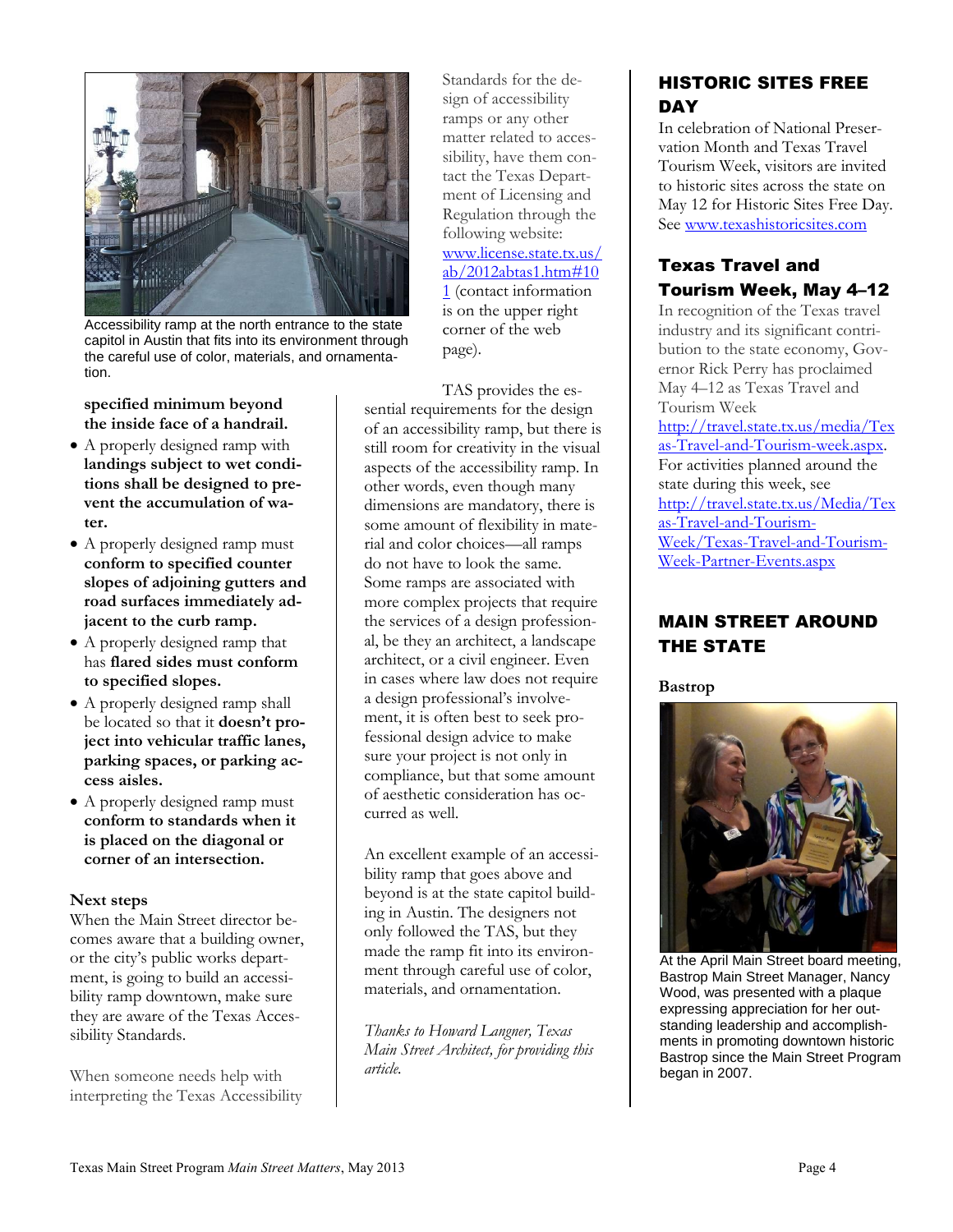#### **Beaumont**

Beaumont Main Street and Capital One Bank partnered in April to host a very successful seminar on unique financial tools for development. Topics discussed were new markets tax credits, bargain-sale transactions, façade easements, and rehabilitation tax credits.

#### **Canton**

Congratulations to Diane Saxton, owner of The Very Thing, who was the recipient of the annual Downtowner of the Year award presented by the Canton Main Street Program at the Chamber of Commerce annual gala. Congratulations also go to long-time Main Street board member and secretary, Donna Rakestraw, for receiving the Citizen of the Year award.

#### **Mount Pleasant**

Congratulations to Mount Pleasant Main Street Program on the celebration of 20 years of Main Street. An evening of festivities took place in honor of this achievement on April 27.

#### **Taylor**

Downtown Taylor has been selected for a filming site for the new Transformers 4 movie by Paramount Pictures. Filming will be in June.

# EVENTS

If you would like one of your Main Street events posted here, email iill.robinson@thc.state.tx.us at least three weeks ahead of the month in which you want the posting.

#### **April 5–May 10, Huntsville**

The Main Street Music Series will feature local bands and musicians every Friday from 6–9 p.m. on the Walker County Courthouse lawn free to the public. Two bands will play nightly with a wide range of musical genres. Downtown stores

will be open late and there will be gift certificates raffled to use during the music series. Snacks and drinks will also be sold to benefit the Main Street Program to help keep the concerts free. For more information, call 936.291.5920 or email [kmcauliffe@huntsvilletx.gov.](mailto:kmcauliffe@huntsvilletx.gov)

#### **May 3–4, Mineola**

Mineola May Days will take place in historic downtown Friday from 5 p.m.–10 p.m. and Saturday from 9 a.m. to midnight. Festivities will include Mineola's Got Talent contest, live concert by Bongo and the Point, carnival, line dancers, jump rope team, beautiful baby contest, and street dance featuring Chris Bevill and the Spur on Band. Call 903.569.2087.

#### **May 3–4, Waxahachie**

Waxahachie will celebrate its fifth annual Cinco de Mayo Fiesta in downtown beginning with a Friday night street dance hosted by Plato Loco. Saturday will include a full day of festivities from 11 a.m. to 7:30 p.m. See

[www.waxahachie5de5.com](http://www.waxahachie5de5.com/)

#### **May 3–5, Brenham**

The 123rd annual Maifest is one of the oldest German festivals in Texas. This event includes a colorful parade, coronation ceremony, food, crafts, and exhibits. There will be polkas, waltzes, and country music celebrating Brenham's rich German heritage. Historic downtown Brenham. See www.maifest.org

#### **May 10–12, Longview**

Celebrating its 35th anniversary in downtown, Alley Fest will return to its roots at this three-day event featuring art, music, alley run, and fun. See [http://longviewchamber.com/Alle](http://longviewchamber.com/AlleyFest)

[yFest](http://longviewchamber.com/AlleyFest)

#### **May 15, Nacogdoches**

Nacogdoches Main Street will hold

a 15th anniversary celebration extravaganza from 7:30-9 a.m. with a Texas-sized breakfast, live entertainment, honors and recognitions. \$10 donation for breakfast. RSVP to  $936.559.2506$  or  $pi$ [gi@ci.nacogdoches.tx.us](mailto:piggi@ci.nacogdoches.tx.us)

#### **May 18, Mount Vernon**

One can visit all the Piney Woods Wine Trail wineries: from country star Miranda Lambert's winery to down home bars, and from rustic farms to elegant charm on the same day at The Plaza in downtown Mount Vernon. Enjoy wine, music, and good food while strolling through the charming stores around The Plaza from 10 a.m. to 7 p.m.

### **May 17–19, Grapevine**

The 29th annual Main Street Days outdoor exhibition features demonstrations, education, and interactive activities in historic downtown Grapevine. There will be wine tastings, winery tours, live music, and a grillin' competition. Children will enjoy the carnival and the Grapevine vintage railroad excursions. For more information, see [www.grapevinetexasusa.com](http://www.grapevinetexasusa.com/) 

#### **May 23, Nacogdoches**

The Texas Forest Trail and Texas Downtown Association will host a Tourism Toolkit Seminar and Roundtable. Registration by May 16 is \$25, \$35 at the door. Call or email to register 936/560-3699 or [info@texasforesttrail.com.](mailto:info@texasforesttrail.com) For complete schedule, see [www.texasdowntown.org/pdf\\_files](http://www.texasdowntown.org/pdf_files/4497_TourismToolkit_Flyer-Nac-May2013-emailres.pdf) /4497 TourismToolkit\_Flyer-Nac-[May2013-emailres.pdf](http://www.texasdowntown.org/pdf_files/4497_TourismToolkit_Flyer-Nac-May2013-emailres.pdf)

#### **May 31–June 1, Denton**

This year, dogs and their best friends can start their weekend fun in the evening shade at the Dog Days of Denton Celebration "yappy" hour on Friday and again on Saturday morning and afternoon.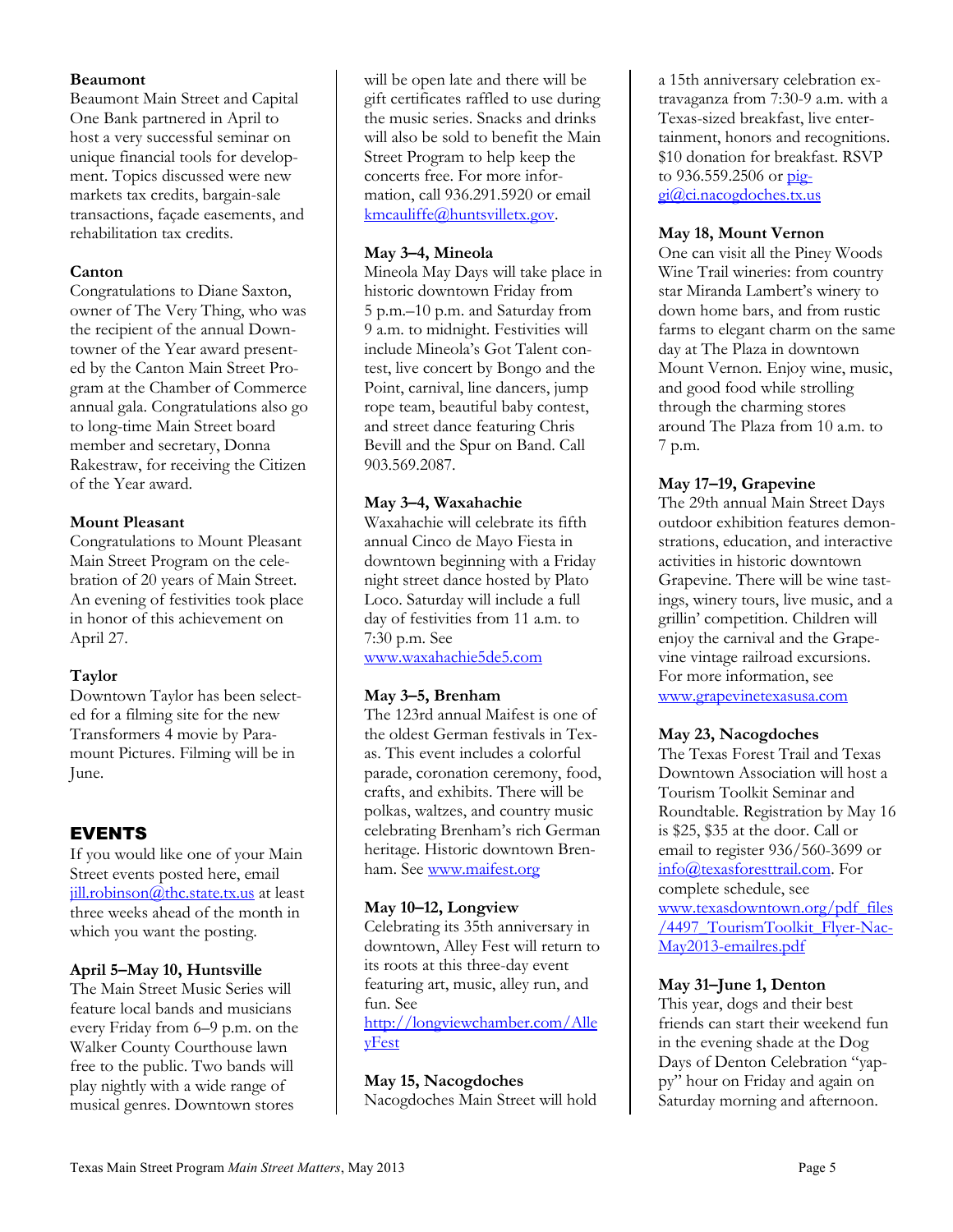Festivities take place in the north end of Quakertown Park at 321 E. McKinney, just a few blocks northeast of the Denton County historic courthouse square. The Dog Days of Denton will celebrate its 20th anniversary this year. Attendees can enjoy a canine couture fashion show, live entertainment, demos and performances by canines and their trainers, glamfur photos, canine contests, dancing with dog demos, spokesdog pageant, arts and craft vendors, pet care information, pet rescue groups, and festival foods. There will be a cool zone by Invisible Fence of Greater Dallas– expanded for more comfort this year. See

<http://dentondogdays.com/main>

#### AWARD NOMINATIONS

**Texas Downtown Association (TDA) President's Awards** The 2013 TDA President's Awards recognize and honor the people and projects that have achieved excellence in Texas downtowns. Award categories include: design (best commercial interior, best renovation/rehabilitation, best restoration, best new construction, best public improvement), achievement (best marketing program, best promotional event, best downtown business, best downtown partner), Downtowner of the Year and the Susan H. Campbell Award for Professional Excellence. Nominations must be postmarked by July 19. For the awards guidelines and application, see

[www.texasdowntown.org/president](http://www.texasdowntown.org/presidents-awards.html) [s-awards.html.](http://www.texasdowntown.org/presidents-awards.html)

#### WEBINARS

**May 9, The Incredible Power of Year-Round Public Markets** Public plazas and permanent yearround public markets are the top two downtown revitalization projects a community can underake. Viewers will learn the three reasons why public markets are so important, and the five things one needs to know and do to create an outstanding successful market. Also included will be numerous case histories about development and operational costs, where markets should be located, the orchestration of the mix of goods, and seasonal considerations. This webinar will be presented at 9 a.m. (Pacific Time) by Roger Brooks of Destination Development International. If your program is a member of the Texas Downtown Association, you can use this 20 percent discount code: TEX13WEBINAR

# CONFERENCES

#### **Reclaiming Vacant Properties Conference**

The Center for Community Progress will hold its fifth national Reclaiming Vacant Properties conference in Philadelphia Sept. 9–11. The conference theme is Investing in the Future: Unlocking Hidden Values. Sessions and speakers will pay particular attention to the ways in which the nation's communities are recognizing and capitalizing on the value from their vacant and distressed properties in order to reduce costs, increase revenues, return equity to individuals and create a stable foundation for future prosperity. See [http://www.communityprogress.ne](http://www.communityprogress.net/events-pages-32.php?id=345)  $t/events$ -pages-32.php?id=345

#### FUNDING **OPPORTUNITIES EmcArts: Innovation Lab for**

# **Museums**

The Innovation Lab for Museums, administered by EmcArts and the American Alliance of Museums and funded by the MetLife Foundation, helps museums test innovative strategies to address major adaptive challenges in all areas of their operations.

[http://emcarts.org/index.cfm?page](http://emcarts.org/index.cfm?pagepath=Programs_Services/Innovation_Lab_for_Museums&id=38130) [path=Programs\\_Services/Innovati](http://emcarts.org/index.cfm?pagepath=Programs_Services/Innovation_Lab_for_Museums&id=38130) on Lab for Museums&id=38130

#### **Wells Fargo Charitable Contributions Program**

Wells Fargo is committed to improving the bank's local communities across the country through grants and volunteer activities. The funding priorities of the Wells Fargo Charitable Contributions Program vary from state to state; however, the bank generally supports the following areas of interest: community development, including affordable housing, workforce development, financial literacy, and economic development; education, including K-12 and higher education; human services, including healthcare and basic needs; and arts, culture, and civic projects. [https://www.wellsfargo.com/abou](https://www.wellsfargo.com/about/charitable/index.jhtml) [t/charitable/index.jhtml](https://www.wellsfargo.com/about/charitable/index.jhtml)